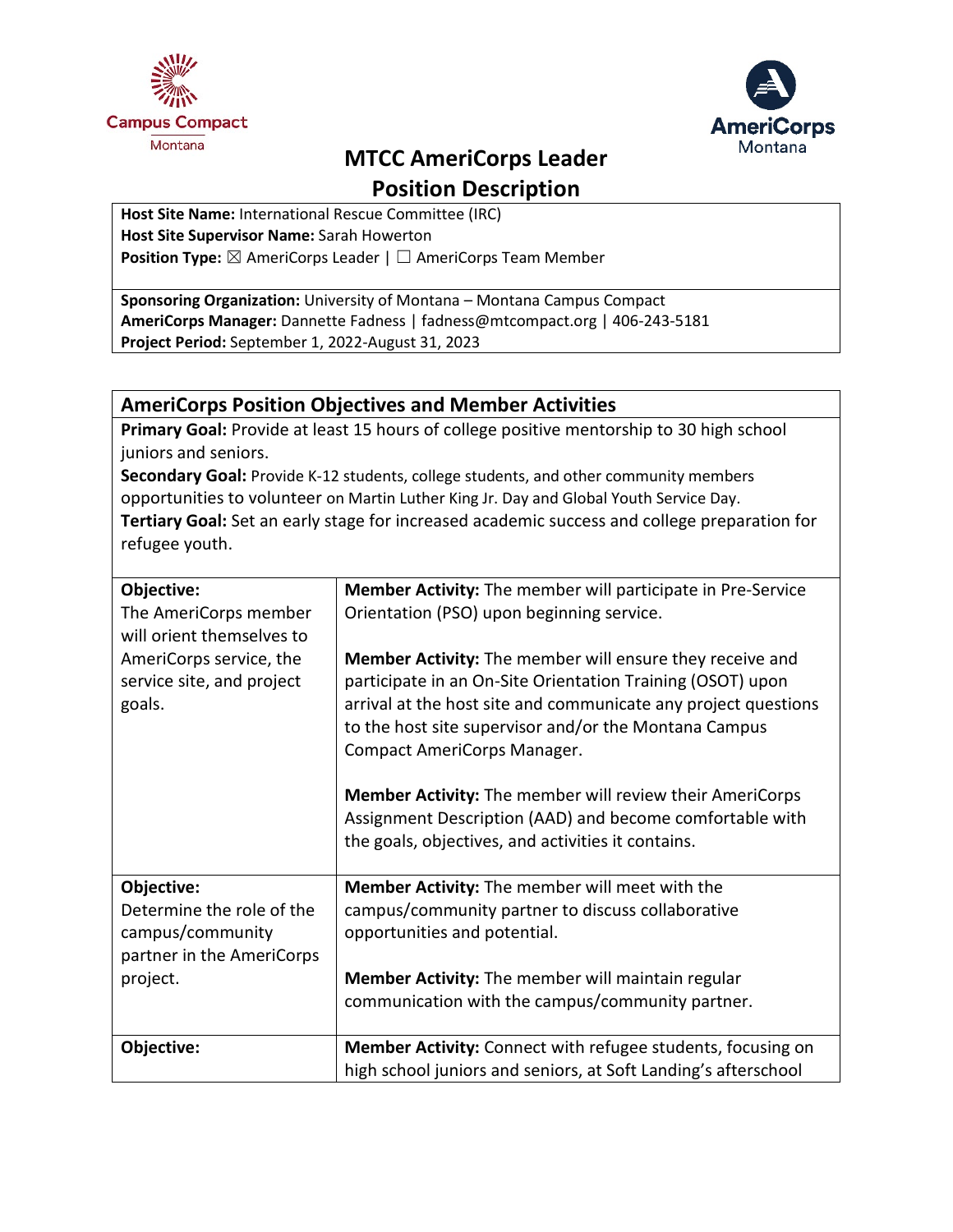| Provide college positive<br>mentorship and career<br>support to refugee youth. | sessions. Provide these students with academic support and<br>college and career planning help.                                                                     |
|--------------------------------------------------------------------------------|---------------------------------------------------------------------------------------------------------------------------------------------------------------------|
|                                                                                | <b>Member Activity:</b> Complete one career exploration activity<br>with each refugee junior and senior in conjunction with<br>Missoula County Public Schools.      |
| Objective:<br>Prepare refugee youth for<br>college by ensuring they            | Member Activity: Coordinate with school administrators and<br>refugee families to schedule school enrollment meetings.                                              |
| are enrolled in school in a<br>timely fashion.                                 | Member Activity: Work with refugee families to ensure that a<br>student's immunizations are completed and sent to the school<br>district in a timely manner.        |
|                                                                                | Member Activity: Attend all school enrollment meetings and<br>school tours with families.                                                                           |
| Objective:<br>Prepare both refugee<br>families and Montana                     | Member Activity: Work with IRC interpreters to translate<br>school-related information into client languages.                                                       |
| school systems for the<br>success of refugee<br>students.                      | Member Activity: Meet with families to orient them to the<br>school system in the United States.                                                                    |
|                                                                                | Member Activity: Provide training to University of Montana<br>staff, Missoula County Public Schools staff, and private school<br>staff who work with refugee youth. |
| Objective:                                                                     | Member Activity: Schedule meetings with families and IRC                                                                                                            |
| Set the stage for early<br>academic success by<br>assisting families in        | interpreters to complete applications for childcare, early<br>education, and afterschool programs for young children.                                               |
| completing all childcare,<br>after-school, and early<br>education facility     | Member Activity: Work with Child Care Resources to ensure the<br>families complete and understand state childcare scholarship<br>applications.                      |
| applications, as well as any<br>applicable scholarship<br>applications.        | Member Activity: Help families to create plans that ensure they can<br>get to/from childcare facilities by bus.                                                     |
| Objective: Contribute to                                                       | <b>Member Activity: Be attentive to communications from MTCC</b>                                                                                                    |
| the preparation and<br>planning of a local Martin                              | regarding the planning, preparation, and timeline of Read for<br>Peace events. Member Activity: Communicate with local                                              |
| Luther King Jr. Read for                                                       | educators to schedule classroom reading events. Member                                                                                                              |
| Peace event.                                                                   | Activity: Recruit local volunteers from schools, colleges, and the<br>community to participate in classroom readings.                                               |